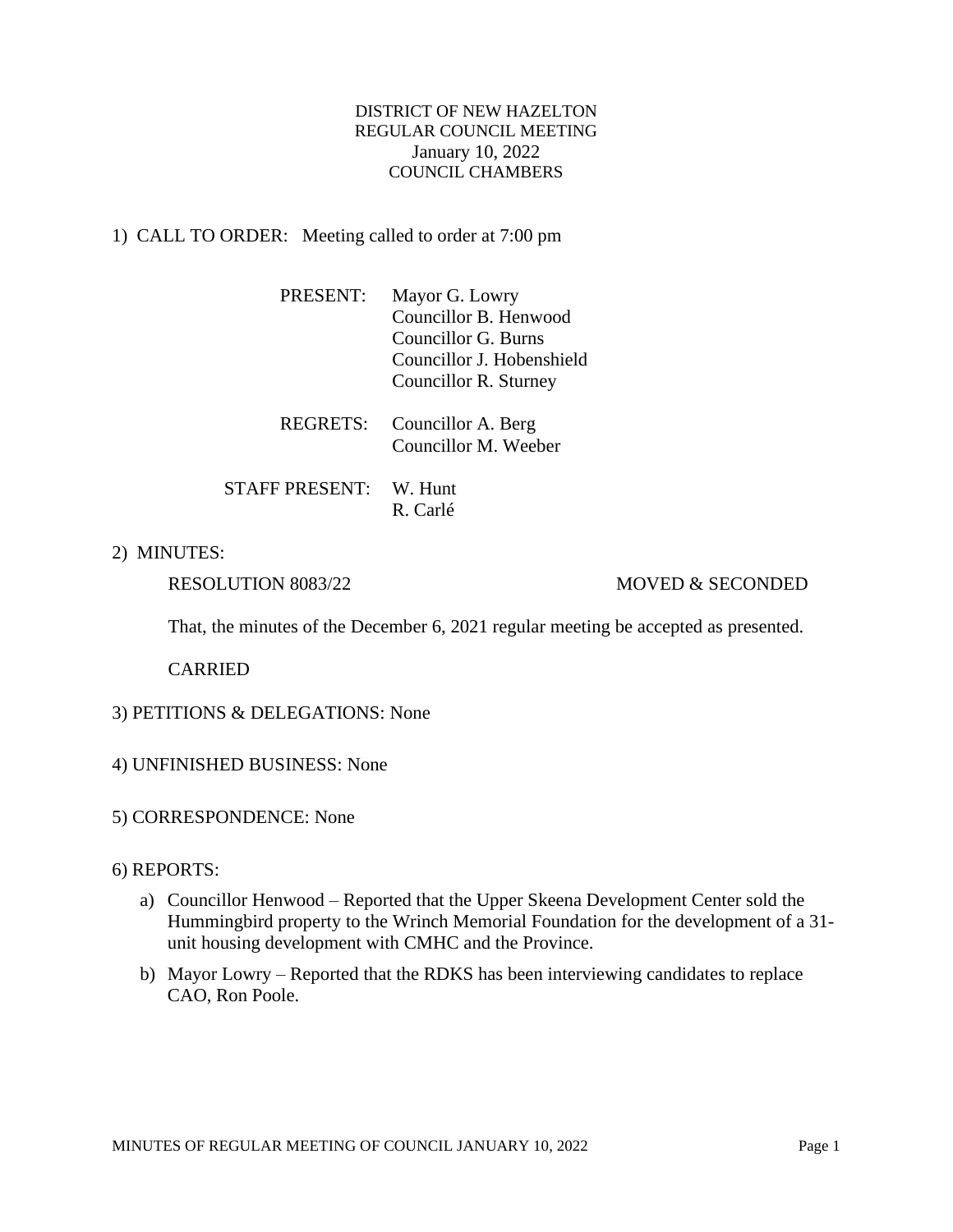## 7) BYLAWS:

a) 2022-2026 Financial Plan Bylaw No. 364, 2022

#### RESOLUTION 8084/22 MOVED & SECONDED

That, the District of New Hazelton Financial Plan Bylaw No 364, 2022 be given the third reading.

CARRIED

#### 8) NEW BUSINESS:

a) Northern Development Community Places

### RESOLUTION 8085/22 MOVED & SECONDED

That, the District of New Hazelton make an application to the Northern Development Initiative Trust Community Places funding program, Main Street Revitalization stream, in the amount of \$54,000.00. The District of New Hazelton commits to any cost overruns changes in pricing for the project.

### CARRIED

b) Misty River Arts Council

Councillor Hobenshield handed out a proposal from the Misty River Community Arts Council requesting a potential subsidized lease on the old office building. Staff will work with the board of the MRCAC to see if there is a way that the District can support the request. A report will be made to Council at the next meeting where the information is available.

c) Councillor Hobenshield asked about the possibility of having wayfinding signage for trails like the boardwalk, waterfall creek, lookout, etc. Staff have been looking into it and it is on the list of projects they would like to complete.

# 9) CLOSED SESSION (7:42 pm):

RESOLUTION 8086/22 MOVED & SECONDED

That, the public be excluded from the meeting pursuant to Section 90.1 (e) Community Charter, regarding land.

CARRIED

8:52 pm – Meeting reopened to the public.